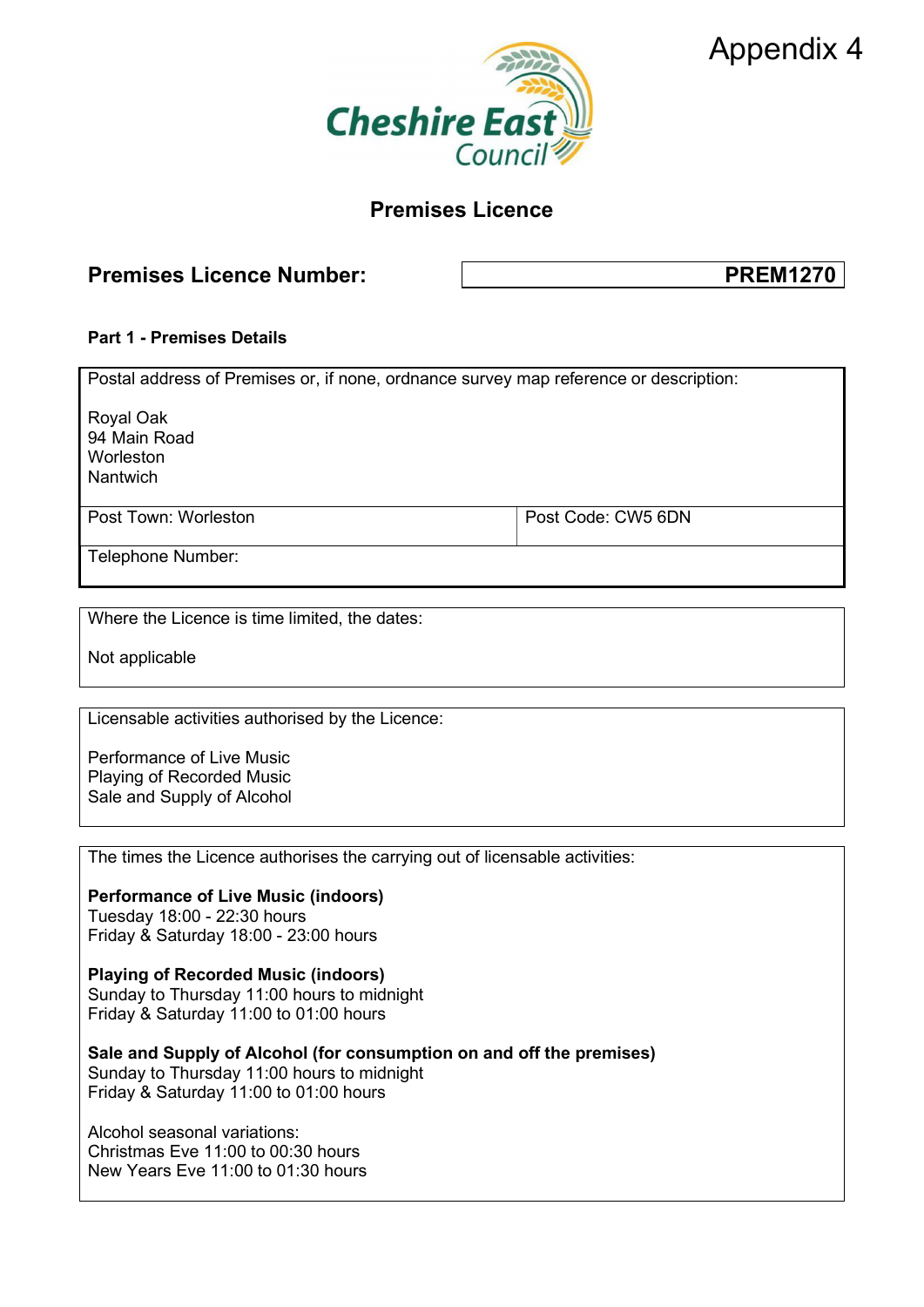The opening hours of the Premises:

Monday to Thursday 10:00 hours to midnight Friday to Sunday 10:00 to 01:00 hours

Where the Licence authorises supplies of alcohol, whether these are on and/or off supplies:

For consumption both on and off the premises

#### Part 2

Name, (registered) address, telephone number and email (where relevant) of holder of Premises Licence:

Mr Daniel Hesketh



Registered number of holder, for example company number, charity number (where applicable):

Not applicable

Name, address and telephone number of designated Premises Supervisor where the Premises Licence authorises for the supply of alcohol:

Mr David Hughes



Personal Licence number and issuing authority of Personal Licence held by designated Premises Supervisor where the Premises Licence authorises for the supply of alcohol:

Personal Licence Number:

Issuing Authority: Cheshire West & Chester Council

### Licence granted on 17<sup>th</sup> March 2022

Amanda Andrews

Signed by Amanda Andrews On behalf of Cheshire East Borough Council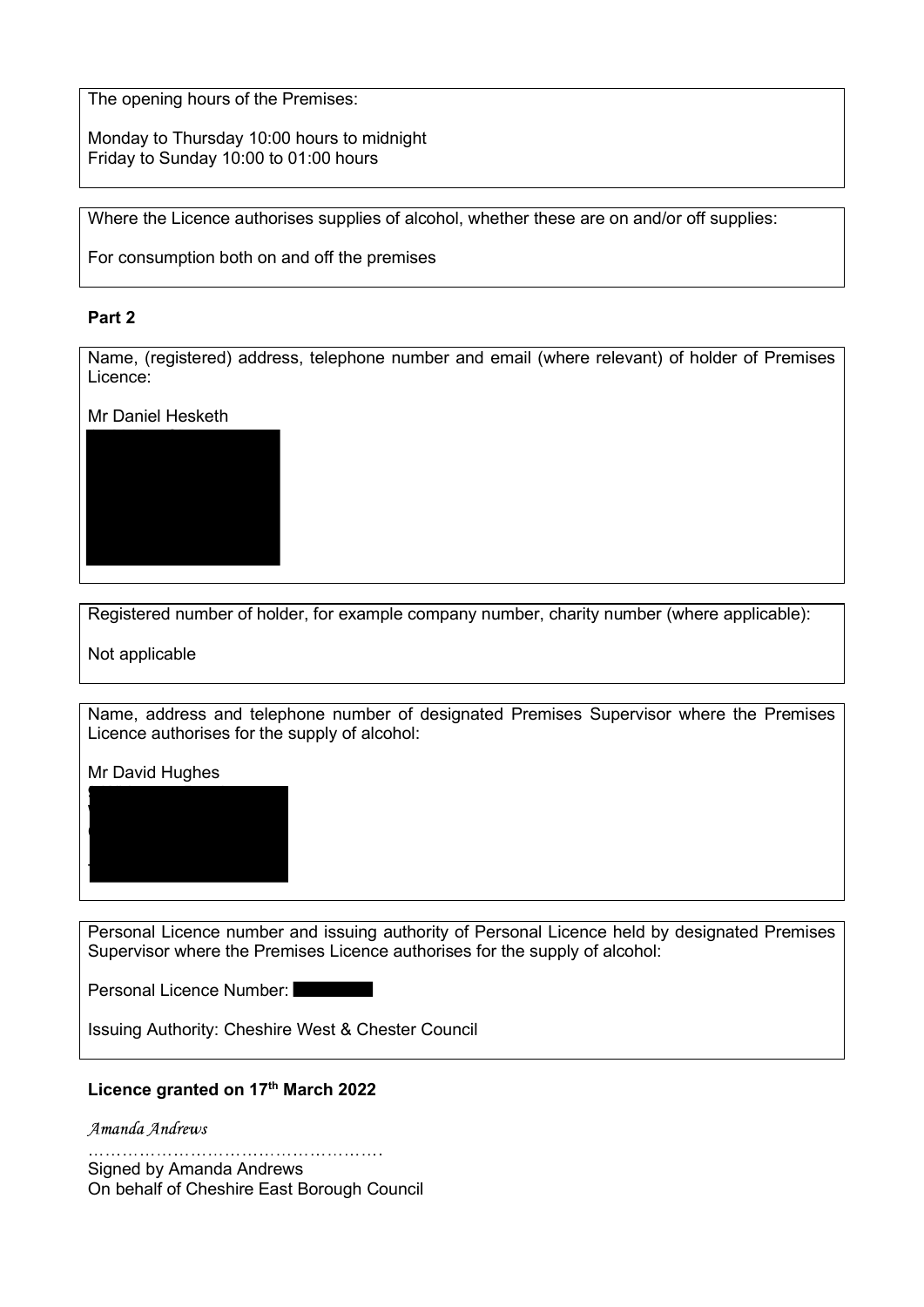#### Annex 1 - Mandatory Conditions (as applicable)

1. No supply of alcohol may be made under this Premises Licence

a) at a time when there is no designated premises supervisor in respect of the Premises Licence, or

b) at a time when the designated premises supervisor does not hold a Personal Licence or his Personal Licence is suspended.

2. Every supply of alcohol under this Premises Licence must be made or authorised by a person who holds a Personal Licence.

#### Where a Village Hall is exempt from needing DPS under s.19 Licensing Act 2003

Every supply of alcohol under the premises licence must be made or authorised by the Management Committee.

#### Mandatory condition where the licence authorises the exhibition of films

The admission of children to the exhibition of any film must be restricted in accordance with section 20 of the Licensing Act 2003. Admission of children must be restricted in accordance with any recommendation made by the British Board of Film Classification or the Licensing Authority.

#### Prohibited conditions: plays

1. In relation to a premises licence which authorises the performance of plays, no condition may be attached to the licence as to the nature of the plays which may be performed, or the manner of performing plays, under the licence.

2. But subsection (1) does not prevent a licensing authority imposing, in accordance with section 18(2)(a) or (3)(b), 35(3)(b) or 52(3), any condition which it considers necessary on the grounds of public safety.

#### Mandatory condition: Door supervision

Each individual engaged in security activities at the premises must either:

a) be authorised to carry out that activity by a licence granted under the Private Security Industry Act 2001; or

b) be entitled to carry out that activity by virtue of Section 4 of the Private Security Industry Act 2001.

## LICENSING ACT 2003 (MANDATORY LICENSING CONDITIONS)( AMENDMENT) ORDER 2014

#### MANDATORY CONDITIONS

#### Condition 1

1. The responsible person must ensure that staff on relevant premises no not carry out, arrange or participate in any irresponsible promotions in relation to the premises.

2. In this paragraph, an irresponsible promotion means any one or more of the following activities, or substantially similar activities, carried on for the purpose of encouraging the sale or supply of alcohol for consumption on the premises:

a) Games or other activities which require or encourage, or are designed to require or encourage individuals to

i. Drink a quantity of alcohol within a time limit (other than to drink alcohol sold or supplied on the premises before the cessation of the period in which the responsible person is authorised to sell or supply alcohol), or

ii. Drink as much alcohol as possible (whether within a time limit or otherwise);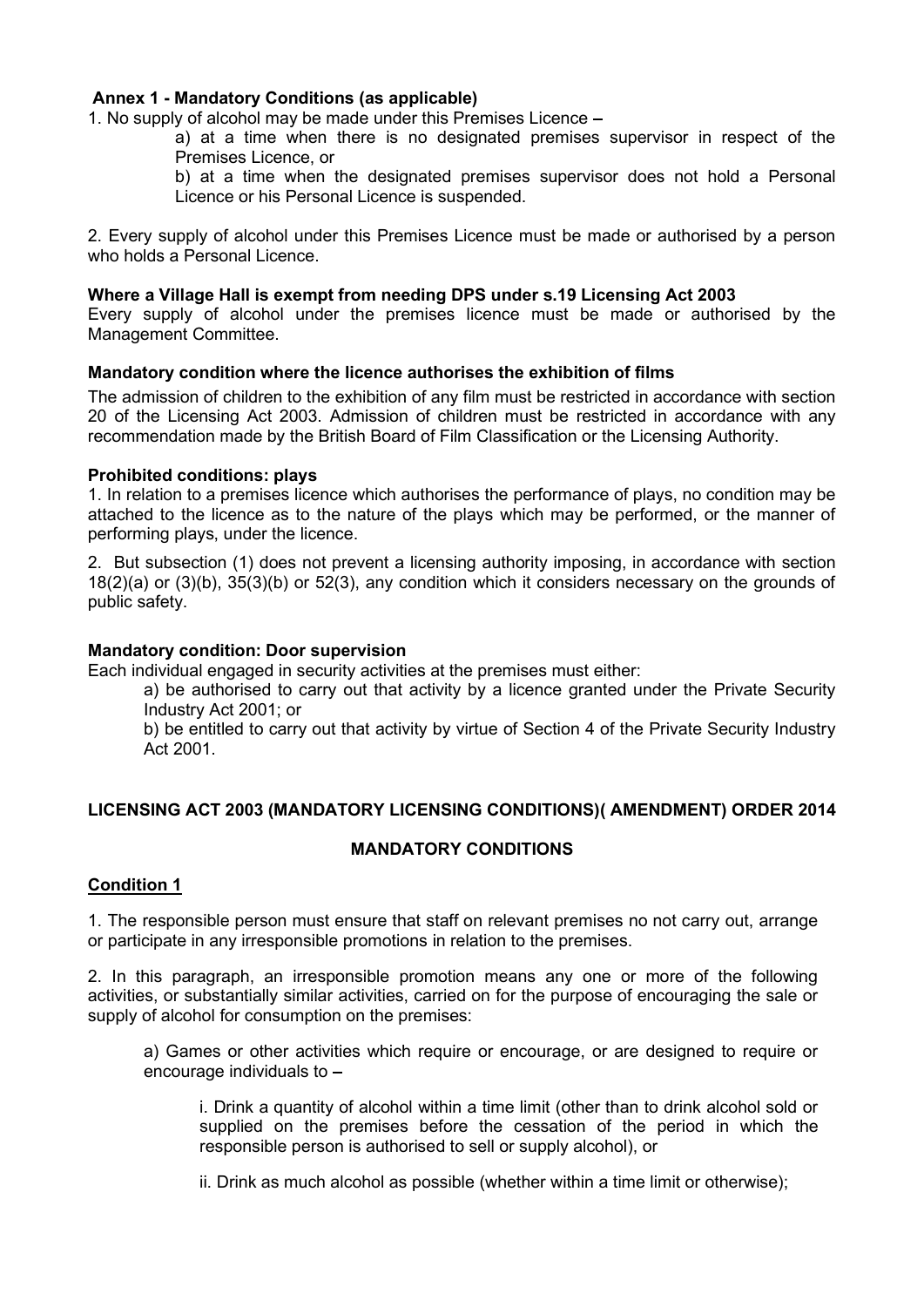b) Provision of unlimited or unspecified quantities of alcohol free or for a fixed or discounted fee to the public or to a group defined by a particular characteristic in a manner which carries a significant risk of undermining a licensing objective;

c) Provision of free or discounted alcohol or any other thing as a prize to encourage or reward the purchase and consumption of alcohol over a period fo 24 hours or less in a manner which carries a significant risk of undermining a licensing objective;

d) Selling or supplying alcohol in association with promotional posters or flyers on, or in the vicinity of, the premises which can reasonably be considered to condone, encourage or glamorise anti-social behaviour or to refer to the effects of drunkenness in any favourable manner;

e) Dispensing alcohol directly by one person into the mouth of another (other than where that other person is unable to drink without assistance by reason of disability).

## Condition 2

The responsible person must ensure that free potable water is provided on request to customers where it is reasonably available.

#### Condition 3

1. The premises licence holder or club premises certificate holder must ensure that an age verification policy is adopted in respect of the premises in relation to the sale or supply of alcohol.

2. The designated premises supervisor in relation to the premises licence must ensure that the supply of alcohol at the premises is carried on in accordance with the age verification policy.

3. The policy must require individuals who appear to the responsible person to be under 18 years of age (or such older age as may be specified in the policy) to produce on request, before being served alcohol, identification bearing their photograph, date of birth and either -

- a) A holographic mark, or
- b) An ultraviolet feature

#### Condition 4

The responsible person must ensure that

a) Where any of the following alcoholic drinks is sold or supplied for consumption on the premises (other than alcoholic drinks sold or supplied having been made up in advance ready for sale or supply in a securely closed container) it is available to customers in the following measures -

- i. Beer or cider: ½ pint;
- ii. Gin, rum, vodka or whisky: 25ml or 35ml; and
- iii. Still wine in a glass: 125ml;

b) These measures are displayed in a menu, price list or other printed material which is available to customers on the premises; and

c) Where a customer does not in relation to a sale of alcohol specify the quantity of alcohol to be sold, the customer is made aware that these measures are available.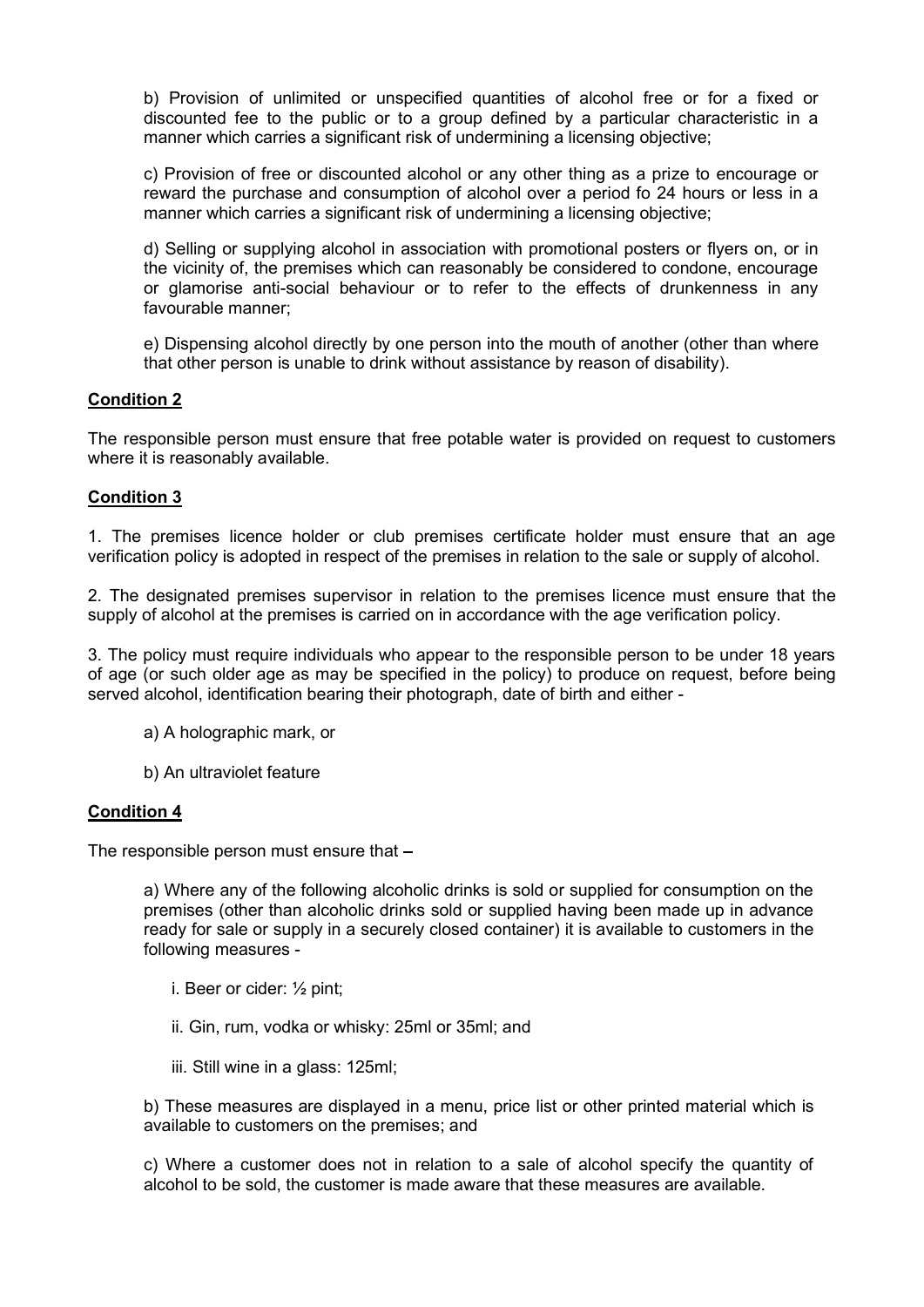## The Licensing Act 2003 (Mandatory Licensing Conditions) Order 2014

- 1. A relevant person shall ensure that no alcohol is sold or supplied for consumption on or off the premises for a price which is less than the permitted price.
- 2. For the purposes of the condition set out in paragraph 1
	- a) 'duty' is to be construed in accordance with the Alcoholic Liquor Duties Act 1979;
	- b) 'permitted price' is the price found by applying the formula-

$$
P = D + (D \times V)
$$

Where —

i. P is the permitted price,

ii. D is the amount of duty chargeable in relation to the alcohol as if the duty were charged on the date of the sale or supply of the alcohol, and iii. V is the rate of value added tax chargeable in relation to the alcohol as if the value added tax were charged on the date of the sale or supply of the alcohol;

c) 'relevant person' means, in relation to premises in respect of which there is in force a premises licence

i. the holder of the premises licence,

ii. the designated premises supervisor (if any) in respect of such a licence, or

iii. the personal licence holder who makes or authorises a supply of alcohol under such a licence;

d) 'relevant person' means, in relation to premises in respect of which there is in force a club premises certificate, any member or officer of the club present on the premises in a capacity which enables the member or officer to prevent the supply in question; and

e) 'valued added tax' means value added tax charged in accordance with the Value Added Tax Act 1994.

- 3. Where the permitted price given by Paragraph (b) of paragraph 2 would (apart from this paragraph) not be a whole number of pennies, the price given by that sub-paragraph shall be taken to be the price actually given by that sub-paragraph rounded up to the nearest penny.
- 4. (1) Sub-paragraph (2) applies where the permitted price given by Paragraph (b) of paragraph 2 on a day ("the first day") would be different from the permitted price on the next day ("the second day") as a result of a change to the rate of duty or value added tax.

(2)The permitted price which would apply on the first day applies to sales or supplies of alcohol which take place before the expiry of the period of 14 days beginning on the second day.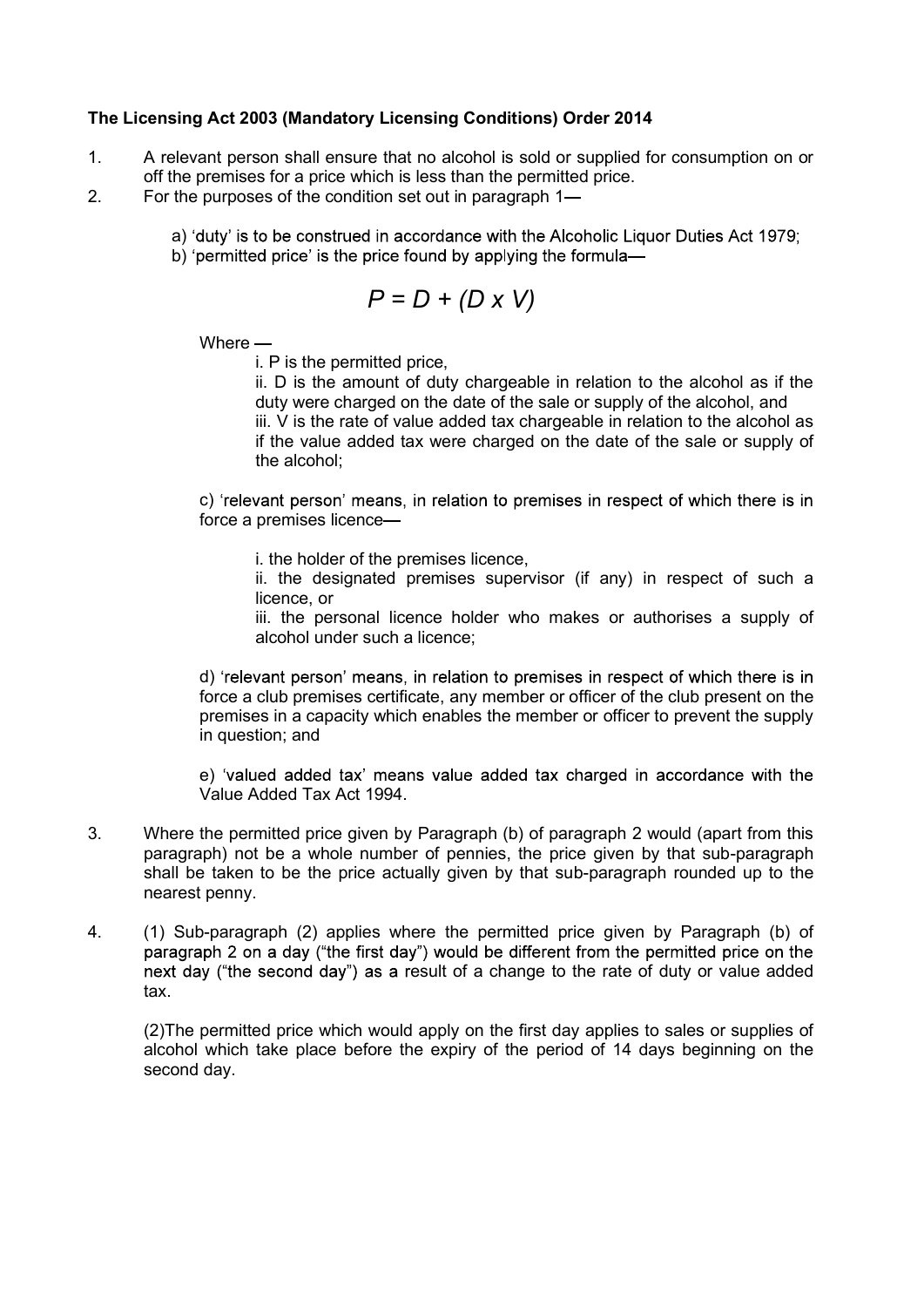## Annex 2 - Conditions consistent with the Operating Schedule

#### Prevention of Crime and Disorder

1. Digital CCTV will be installed and will be maintained. Data will be retained for a period of 14 days and will be made available to the Police for evidential purposes.

## Public Safety

- 2. A log book or recording system shall be kept upon the premises in which shall be entered particulars of inspections made; those required to be made by statute, and information compiled to comply with any public safety condition attached to the premises license that requires the recording of such information. The log book shall be kept available for inspection when required by persons authorised by the Licensing Act 2003 or associated legislation.
- 3. All parts of the premises and all fittings and apparatus therein, door fastenings and notices, lighting, heating, electrical, sanitary accommodation and other installations, will be maintained at all times in good order and in a safe condition.

#### Prevention of Public Nuisance

- 4. Prominent, clear and legible notices will be displayed at the exit requesting the public to respect the needs of nearby residents and to leave the premises and the area quietly.
- 5. Customers will be asked not to stand around loudly talking in the street outside the premises.

#### Protection of Children from Harm

6. An Age Challenge Scheme with an Age Challenge of not less than 25 years is in force for persons who appear to be less than 25. "Challenge 25" signs shall be clearly displayed on the premises. Staff will be trained to ensure that in case of any doubt whether a purchaser is over the age of 18 to refuse sale of alcohol unless valid identification is produced (valid identification is either a card bearing the PASS hologram, a photographic driving license or a passport). A refusals log book will be kept upon the premises at all times.

#### Annex 3 - Conditions attached after a hearing by the Licensing Authority

Not applicable.

Annex 4 - Plans

See attached plan.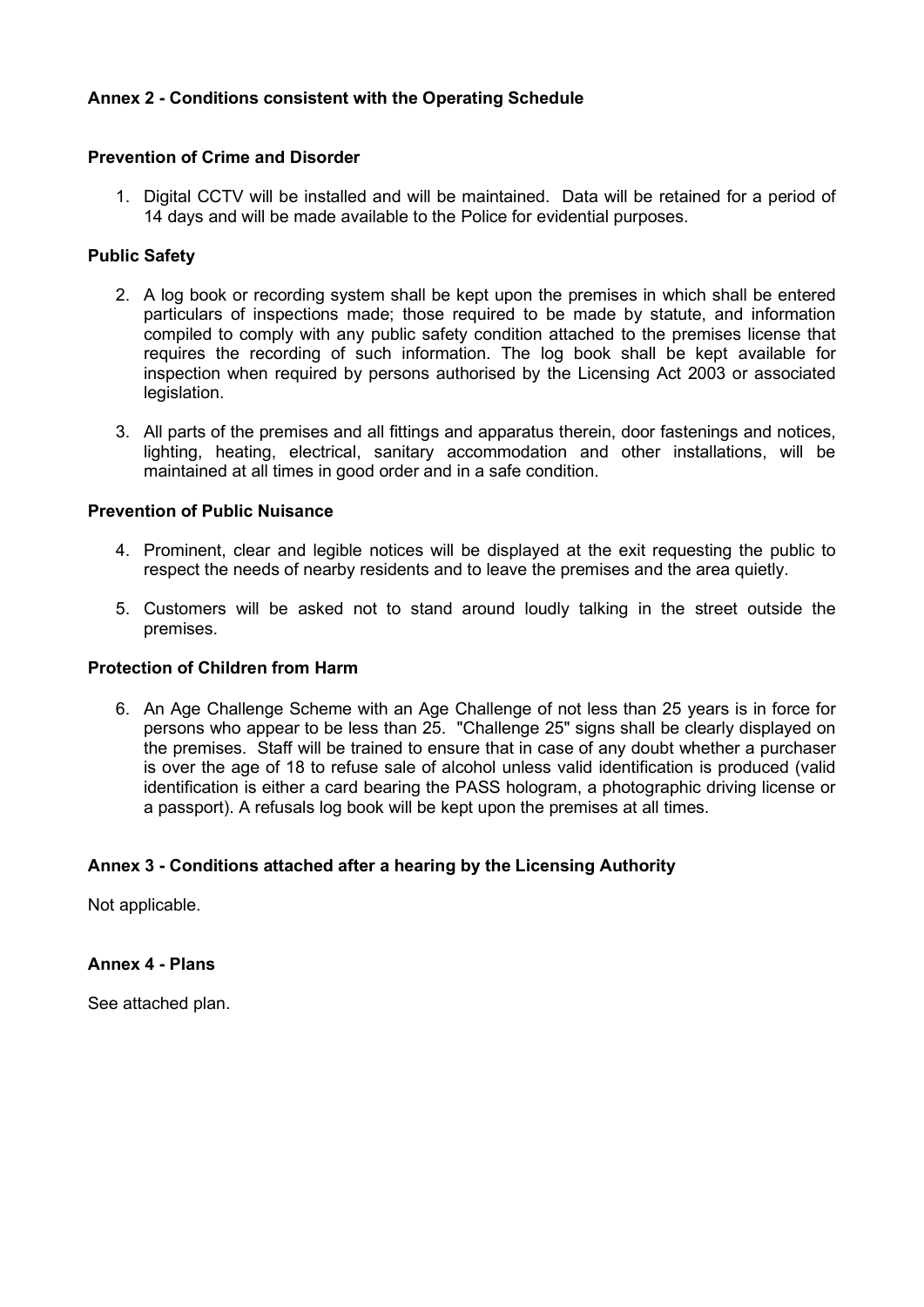

# Premises Licence Summary

# Premises Licence Number:  $\sqrt{ }$  PREM1270

#### Premises Details

Postal address of Premises or, if none, ordnance survey map reference or description: Royal Oak 94 Main Road Worleston Nantwich Post Town: Worleston **Post Code: CW5 6DN** Telephone Number:

Where the Licence is time limited, the dates:

Not applicable

Licensable activities authorised by the Licence:

Performance of Live Music Playing of Recorded Music Sale and Supply of Alcohol

The time the Licence authorises the carrying out of licensable activities:

Performance of Live Music (indoors) Tuesday 18:00 - 22:30 hours Friday & Saturday 18:00 - 23:00 hours

Playing of Recorded Music (indoors) Sunday to Thursday 11:00 hours to midnight Friday & Saturday 11:00 to 01:00 hours

Sale and Supply of Alcohol (for consumption on and off the premises) Sunday to Thursday 11:00 hours to midnight Friday & Saturday 11:00 to 01:00 hours

Alcohol seasonal variations: Christmas Eve 11:00 to 00:30 hours New Years Eve 11:00 to 01:30 hours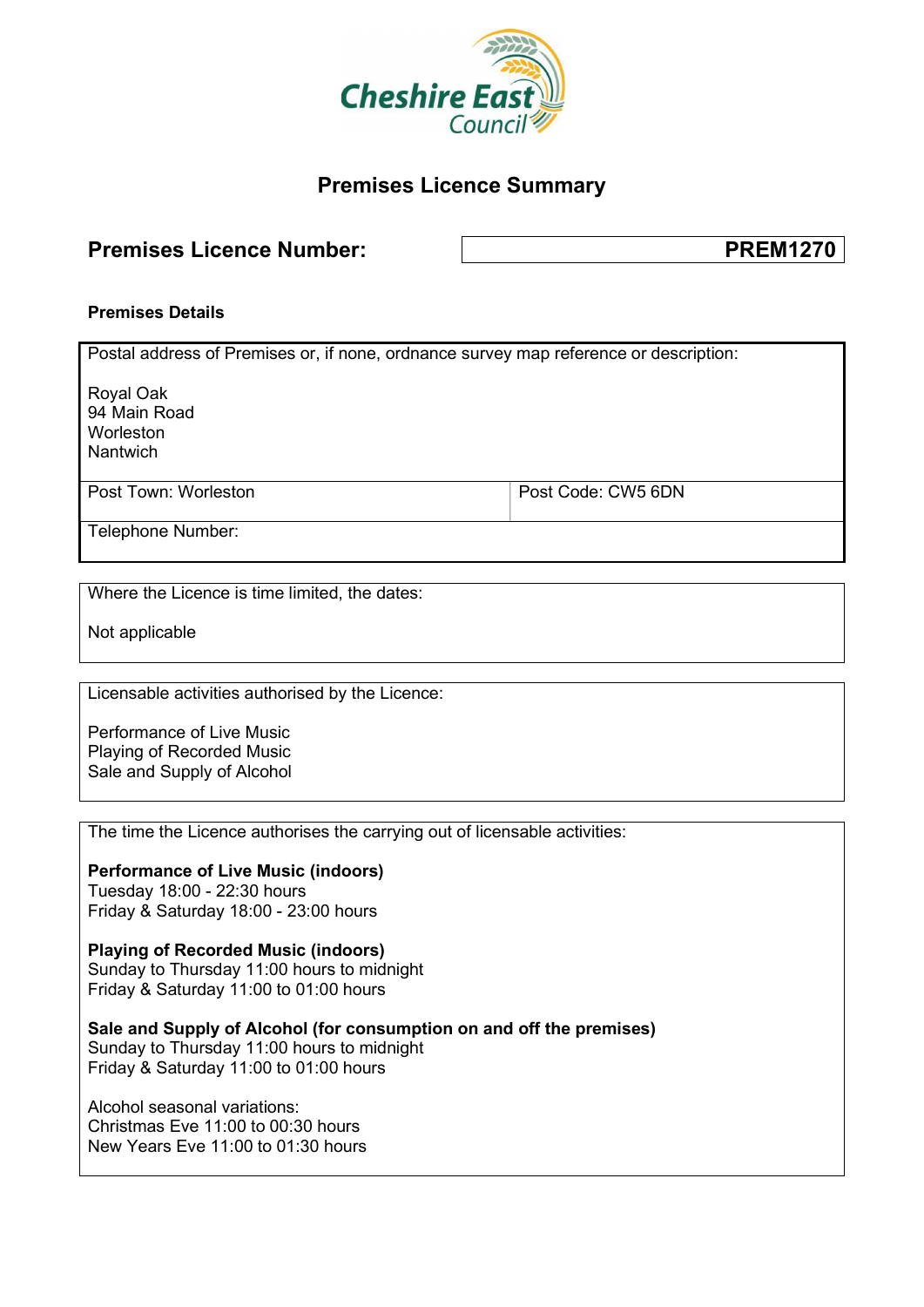The opening hours of the Premises:

Monday to Thursday 10:00 hours to midnight Friday to Sunday 10:00 to 01:00 hours

Where the Licence authorises supplies of alcohol, whether these are on and/or off supplies:

For consumption both on and off the premises

Name, (registered) address of holder of Premises Licence:

Mr Daniel Hesketh

17 Malley Close Upton Pines Upton Wirral CH49 0WL

Registered number of holder, for example company number, charity number (where applicable):

Not applicable

Name of designated Premises Supervisor where the Premises Licence authorises for the supply of alcohol:

Mr David Hughes

State whether access to the Premises by children is restricted or prohibited:

No children allowed in the bar area.

## Licence granted on 17<sup>th</sup> March 2022

Amanda Andrews

Signed by Amanda Andrews On behalf of Cheshire East Borough Council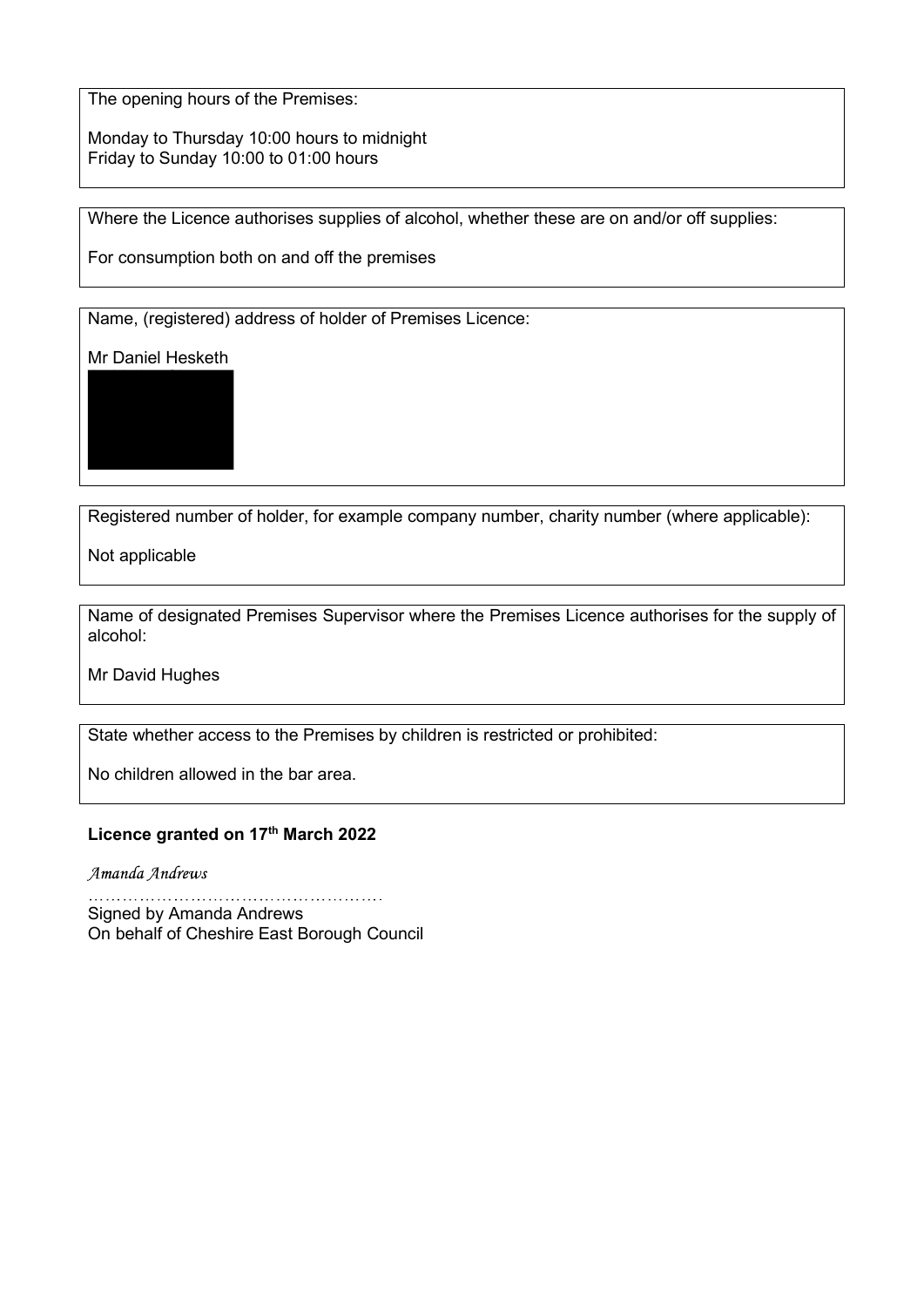

#### Licensing Act 2003 - Premises Licence

#### Duration of a Premises Licence

A premises licence has effect until such a time that it is suspended, revoked or surrendered.

#### Duty to notify change of name or address

The holder of a premises licence must, as soon as is reasonably practicable, notify the relevant licensing authority of any change of name or address.

Where the designated premises supervisor (DPS) under a premises licence is not the holder of the licence, he should notify the licensing authority of a change in name or address as soon as possible. The DPS must also notify the holder of the premises licence.

Failure without reasonable excuse to comply with the above is an offence, and a person will be liable on summary conviction to a fine not exceeding level 2 on the standard scale (ie£500)

#### Duty to keep and display licence

The holder of a premises licence must ensure that the licence or a certified copy of it is kept at the premises in the custody of or under the control of the holder of the licence or a person who works at the premises whom the premises licence holder has nominated in writing. A notice should be prominently displayed at the premises specifying the position of any such nominee.

The premises licence holder has a duty to ensure that a summary of the licence or a certified copy of that summary is prominently displayed at the premises.

Failure without reasonable excuse to comply with the above is an offence, and a person will be liable on summary conviction to a fine not exceeding level 2 on the standard scale (ie £500)

#### Duty to produce licence

A constable or an authorised person may require production of the premises licence for examination. An authorised person must, if requested, produce evidence of his authority to exercise the power.

Failure without reasonable excuse to comply with the above is an offence, and a person will be liable on summary conviction to a fine not exceeding level 2 on the standard scale (ie £500)

#### Theft or loss of premises licence

Where a premises licence or summary is lost, stolen, damaged or destroyed, the holder of the licence may apply to the relevant licensing authority for a copy of the licence or summary. A fee of £10.50 is payable in relation to such an application.

Where an application is made for a replacement licence or summary the licensing authority must issue the holder of the licence with a licence or summary if it is satisfied that

- (a) the licence or summary has been lost, stolen, damaged or destroyed; and
- (a) where it has been lost or stolen, the holder has reported that loss or theft to the police.

#### Surrender of premises licence

Where the holder of a premises licence wishes to surrender his/her licence he/she may give the licensing authority a notice to that effect. The notice must be accompanied by the premises licence, or where that is not practicable, by a statement of the reasons for the failure to provide the licence. Where a notice of surrender is given, the premises licence lapses on receipt of the notice by the licensing authority.

#### Death, incapacity, insolvency of licence holder

A premises licence lapses if the holder of the licence

- (a) dies,
- (a) becomes mentally incapable (within the meaning of section 13(1) of the Enduring Powers of Attorney Act 1985)
- (b) becomes insolvent,
- (c) is dissolved, or
- (d) if it is a club, ceases to be a recognised club

(subject to provision for re-instatement in certain circumstances).